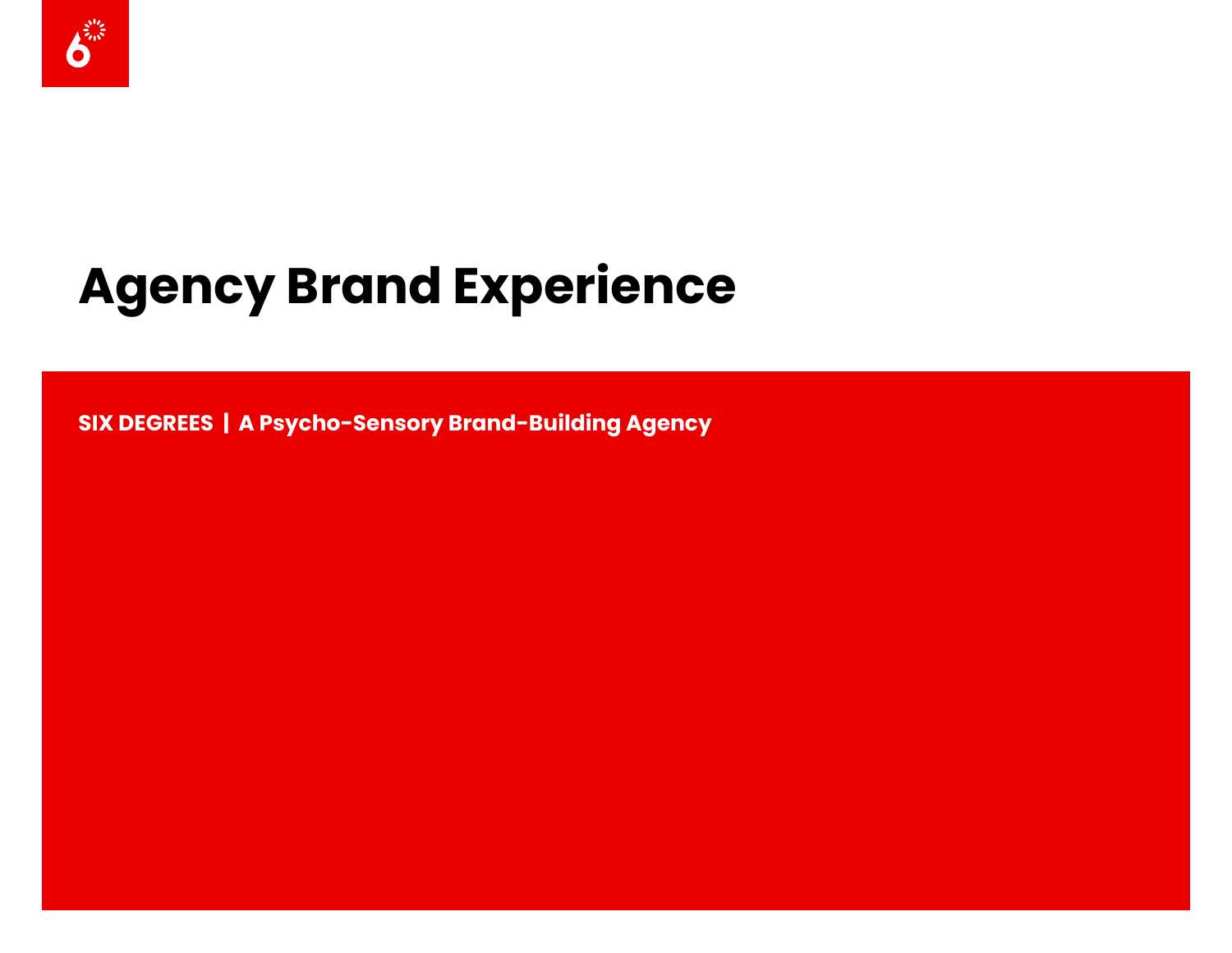#### $\boldsymbol{\delta}^*$ **Medical Device & Diagnostic**

- 1. Absolute/Absolute Pro Self-Expanding Stent
- 2. Absorb/Absorb GT1 Bioresorbable Vascular Scaffold
- 3. AccuLink Carotid Stent
- 4. Accunet Embolic Protection Device
- 5. Acuson Ultrasound
- 6. AERA ENT Balloon
- 7. Agiltrac Balloon Dilatation Catheter
- 8. Amplatzer Vascular Plug
- 9. Antares Ultrasound
- 10. Armada Balloon Dilatation **Catheter**
- 11. AXS Catalyst Distal Access **Catheters**
- 12. AXS Infinity LS Long Sheath
- 13. AXS Offset Delivery Assist Catheter
- 14. AXS Universal Aspiration System
- 15. Bard Mission 16. Baxter
- 17. Beckman Coulter
- 18. Bond III
- 19. Calypso
- 20. Cellfina
- 21. ChromAlign (J&J Vision)
- 22. CirrusOCT
- 23. Curvafix
- 24. Cutera
- 25. Cypress Ultrasound
- 26. DeltaVision OMX
- 27. DetermaRisk (OncoCyte)
- 28. DetermaVu
- 29. dNerva
- 30. DxH Hematology (Beckman)
- 31. Edwards Lifesciences
- 32. Efemoral
- 33. Emboshield Embolic Protection **Device**
- 34. Excelsior Microcatheters
- 35. ExoStat
- 36. Fantom Encore
- 37. FlowGate2 Balloon Guide Catheter
- 38. FoxCross/Fox sv Balloon Dilatation
- **Catheter** 39. FX MiniRail Balloon Dilatation
- **Catheter**
- 40. Gateway PTA Balloon Catheter
- 41. GDC Detachable Coils
- 42. Genexus
- 43. Graftmaster Coronary Stent Graft
- 44. GuideRight Guide Wire
- 45. HercuLink Plus / Elite Stent
- 46. HighSail / PowerSail Balloon Dilatation Catheter
- 47. HI-TORQUE Advance GW
- 48. HI-TORQUE Balance Heavyweight GW
- 49. HI-TORQUE Balance Middleweight (BMW) GW
- 50. HI-TORQUE Balance Middleweight Elite GW
- 51. HI-TORQUE Balance Middleweight Universal GW
- 52. HI-TORQUE Command Guide Wire
- 53. HI-TORQUE Cross-It Guide Wire
- 54. HI-TORQUE Floppy Guide Wire
- 55. HI-TORQUE Guide Wire portfolio
- 56. HI-TORQUE Jet Guide Wire
- 57. HI-TORQUE Pilot Guide Wire
- 58. HI-TORQUE Powerturn Guide Wire
- 59. HI-TORQUE Progress Guide Wire
- 60. HI-TORQUE Turntrac Guide Wire
- 61. HI-TORQUE VersaTurn Guide Wire
- 62. HI-TORQUE Whisper
- 63. HI-TORQUE Wiggle Guide Wire
- 64. HI-TORQUE Winn Guide Wire
- 65. HydroSteer Guide Wire
- 66. Illumina
- 67. Impella Heart Pump
- 68. Insulet
- 69. Intersect ENT
- 70. Invisalign Clear Aligners

71. InZone Detachment System

110. Surpass Flow Diverter 111. Symfony (Abbott Vision) 112. Synchro Guidewires 113. TAD Guide Wire

116. Tecnis Symfony 117. Thermo Fisher 118. TigerWire Guide Wire 119. Transend Guidewires 120. TransForm Occlusion Balloon

**Catheter** 

**Catheter** 

125. TruDi (Acclarent) 126. Vanquish UHPLC

**Catheter** 129. Versacore Guide Wire

131. Visumax (Zeiss)

Stent

127. Varian

114. TaqCheck (Thermo Fisher) 115. Target Detachable Coils

121. Trek Portfolio Balloon Dilatation

122. Trevo Pro Retreival System 123. Trevo ProVue Retreiver 124. Trevo XP ProVue Retrievers

128. Veripath Peripheral Guiding

132. Voyager Dilatation Cathter 133. Wingspan Stent System 134. X300 Ultrasound 135. X500 Ultrasound 136. Xact Carotid Stent

137. Xceed Self-Expanding Stent 138. XIENCE Alpine Drug Eluting Stent 139. Xience Portfolio Drug Eluting Stent 140. XIENCE PRIME/PRIME LL Drug Eluting

141. XIENCE Sierra Drug Eluting Stent 142. XIENCE V Drug Eluting Stent

143. XIENCE Xpedition Drug Eluting Stent 144. Xpert Self-Expanding Stent

130. Viatrac Balloon Dilatation Catheter

- 72. KINEVO
- 73. LipoSonix
- 74. Matrix2 Detachable Coils
- 75. Medicaroid
- 76. Merci Retriever
- 77. Mission
- 78. MitraClip Mitral Valve
- 79. MultiCross
- 80. MULTI-LINK 8 Coronary Stent
- 81. MULTI-LINK Ultra Coronary Stent
- 82. MULTI-LINK Vision and MiniVision Coronary Stent
- 83. Nav6 Embolic Protection Device
- 84. NC Merlin Balloon Dilatation
- **Catheter** 85. NeuroELITE
- 86. Neuroform Atlas Stent System
- 87. Neuroform EZ Stent System
- 88. NeuroTech
- 89. NeuroZone
- 90. Nuvaira
- 91. OmniLink / Omnilink Elite Stent
- 92. Omnipod (Insulet)
- 93. OncoCyte
- 94. Peloris II
- 95. ProGlide Vessel Closure
- 96. ProStar Vessel Closure

100. Sequoia Ultrasound

102. Sonoline Ultrasound 103. Spartacore Guide Wire 104. StarClose Vessel Closure

108. SureMed (Omnicell)

97. QEVO

101. SKILL

98. ReLEx SMILE

105. StrokEnomics 106. Stryker

99. Respimat (Boehringer-Ingelheim)

107. Supera Self-Expanding Stent

109. Surpass Evolve Flow Diverter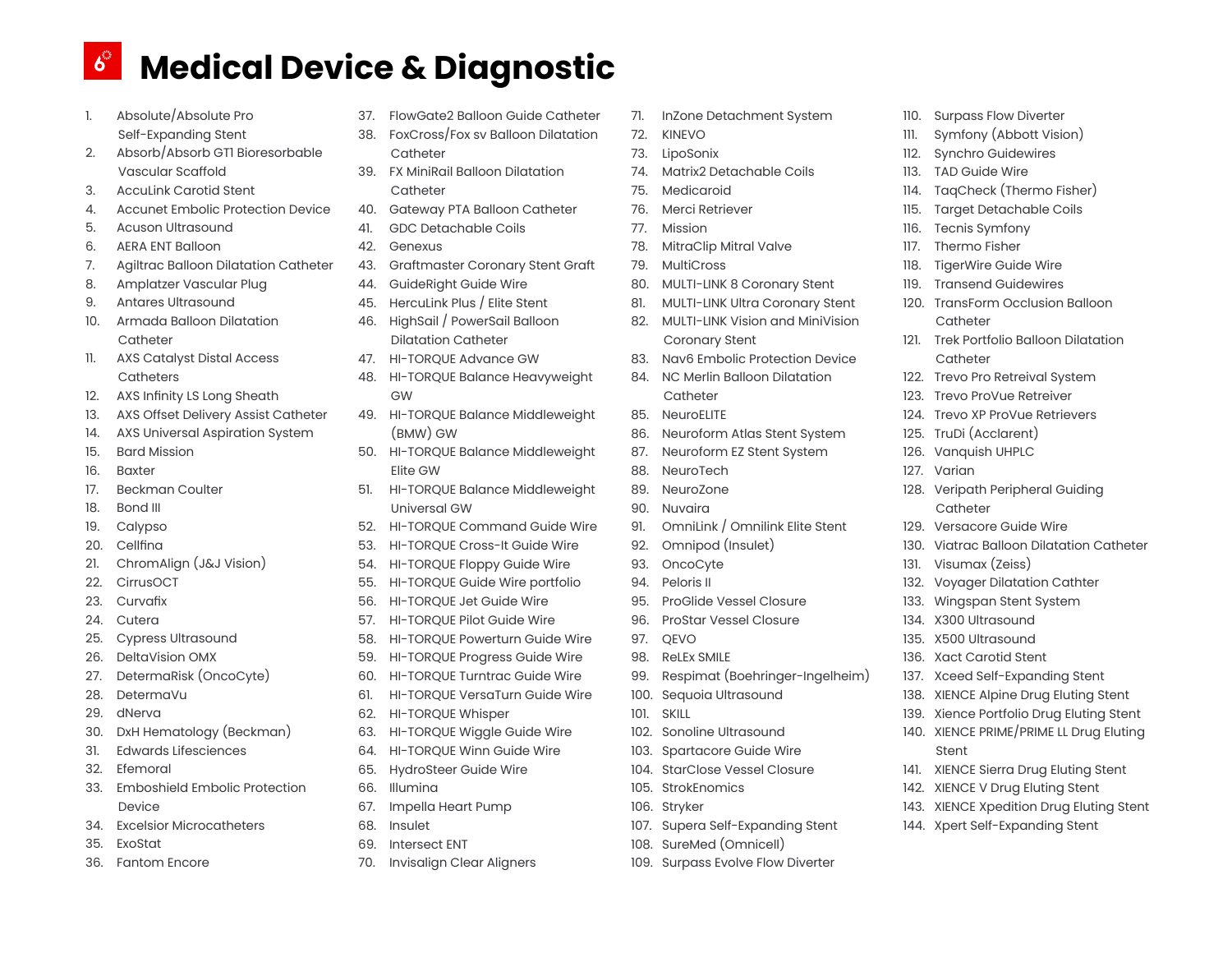### Pharmaceutical

| Ι.  | Aciphex       | 25. | Enablex      | 49. | Myfortic    | 73. | Tekturna  |
|-----|---------------|-----|--------------|-----|-------------|-----|-----------|
| 2.  | Aclasta       | 26. | Eraxis       | 50. | Neurontin   | 74. | Telbermin |
| 3.  | Actemra       | 27. | Erivedge     | 51. | Nutropin    | 75. | Toviaz    |
| 4.  | Acthar        | 28. | Esbriet      | 52. | Opsiria     | 76. | Ultram    |
| 5.  | Activase      | 29. | Exelon       | 53. | Perjeta     | 77. | Valcyte   |
| 6.  | Alecensa      | 30. | Exforge      | 54. | Plavix      | 78. | Valturna  |
| 7.  | Allermist     | 31. | Exjade       | 55. | Prexige     | 79. | Venclexta |
| 8.  | Alprolix      | 32. | Eylea        | 56. | Prezista    | 80. | Ventavis  |
| 9.  | Ambien        | 33. | Focalin      | 57. | Raptiva     | 81. | Viagra    |
| 10. | Aranesp       | 34. | Gazyva       | 58. | Reclast     | 82. | Viracept  |
| 11. | Aricept       | 35. | Geodon       | 59. | Restylane   | 83. | Vivelle   |
| 12. | Avastin       | 36. | Gralise      | 60. | Rituxan     | 84. | Xalatan   |
| 13. | <b>Bextra</b> | 37. | Hemlibra     | 61. | Sandostatin | 85. | Xeloda    |
| 14. | Bitopertin    | 38. | Herceptin    | 62. | Saphris     | 86. | Xgeva     |
| 15. | <b>Boniva</b> | 39. | Iclusig      | 63. | Selzentry   | 87. | Xolair    |
| 16. | <b>Byetta</b> | 40. | Indiplon     | 64. | Simponi     | 88. | Zaditor   |
| 17. | Celebrex      | 41. | Kuvan        | 65. | Solin       | 89. | Zelboraf  |
| 18. | Cellfina      | 42. | Lebrikizumab | 66. | Somposure   | 90. | Zelnorm   |
| 19. | Dalcetrapib   | 43. | Levaquin     | 67. | Spiolto     | 91. | Zithromax |
| 20. | Dalvance      | 44. | Levitra      | 68. | Spiriva     | 92. | Zoloft    |
| 21. | Daytrana      | 45. | Livalo       | 69. | Starlix     | 93. | Zometa    |
| 22. | Detrol        | 46. | Lorcaserin   | 70. | Tamiflu     | 94. | Zynquista |
| 23. | Diovan        | 47. | Loxapine     | 71. | Tarceva     | 95. | Zyrtec    |
| 24. | Eloctate      | 48. | Lucentis     | 72. | Tecentria   |     |           |

## Clinical Trial

| <b>AbbVie</b>                | <b>Goldfinch</b>    | Clarios        | Sanofi        |
|------------------------------|---------------------|----------------|---------------|
| AdUp                         | <b>TRACtion</b>     | Pulsar         | inSynchrony   |
| HeadsUp                      | <b>Janssen</b>      | Stratavera     | <b>Takeda</b> |
| MeasureUp                    | Chromeos            | Topaz          | PhALLCON      |
| <b>Applied Therapeautics</b> | Lumeos              | <b>Nuvaira</b> | Varian        |
| <b>ACTION</b>                | Librexia            | Airflow        | ARTia         |
| <b>Epizyme</b>               | Ventura             | Roche          | <b>FAST</b>   |
| Symphony                     | <b>Mallinckrodt</b> | FENhance       |               |
| <b>Calypso</b>               | <b>Brave</b>        | FENtrepid      |               |
| <b>AIM</b>                   |                     | FENopta        |               |